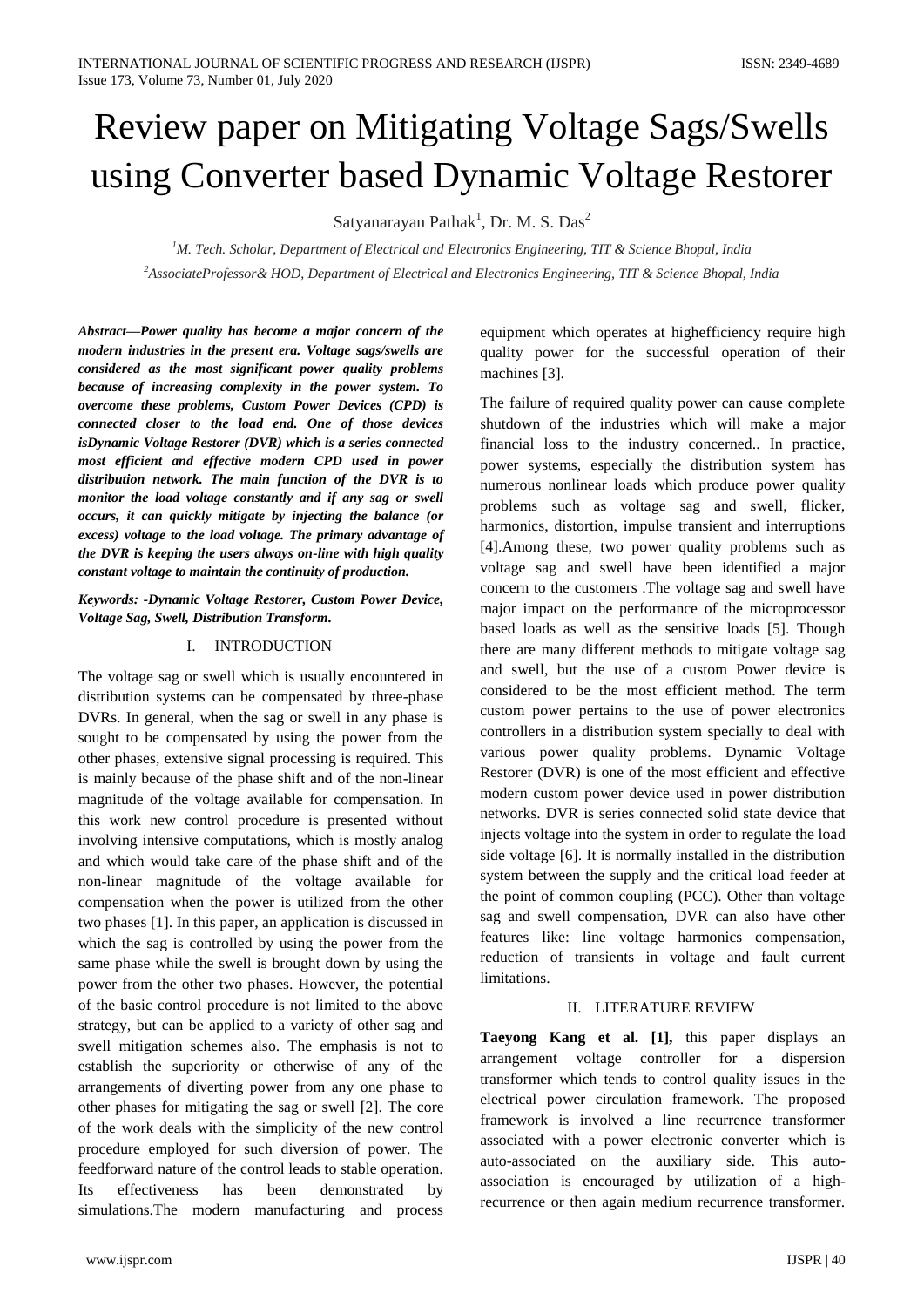A rearranged system to make up for voltage lists and swells on the matrix side, by giving ceaseless air conditioning voltage guideline, is talked about. Whenever a voltage lists or swells happen, the power electronic converter produces a remunerating voltage, which is vector-added to the lattice voltage so as to control the yield voltage provided to the load. The proposed framework fulfills needs of brilliant dissemination networks regarding improved accessibility, hardware assurance, and flexibility. Nitty gritty investigation is given test results so as to approve the adequacy of the proposed framework.

**A. Rauf et al. [2],** this paper manages improving the voltage nature of delicate burdens from voltage droops utilizing a dynamic voltage restorer (DVR). The higher dynamic power necessity related with voltage stage bounce pay has caused a generous ascent in size and cost of the dc connects vitality stockpiling arrangement of DVR. The current control procedures either moderate the stage bounce or improve the usage of dc interface vitality by the accompanying: 1) lessening the sufficiency of the infused voltage or 2) advancing the dc transport vitality support. In this paper, an upgraded droop pay methodology is proposed, which mitigates the stage bounce in the heap voltage while improving the general hang remuneration time. An explanatory investigation demonstrates that the proposed technique altogether expands the DVR hang bolster time (over half) contrasted and the current stage bounce remuneration strategies. This improvement can likewise be viewed as an impressive decrease in dc interface capacitor estimate for new establishment. The exhibition of the proposed strategy is assessed utilizing reenactment study lastly confirmed tentatively on a scaled research center model.

**S. Jothibasu et al. [3],** dynamic voltage restorer (DVR) is an authoritative arrangement toward remuneration of voltage hang with stage bounce. Ordinary DVR topologies, in any case, have dc connections and twoorganize control changes. This expands its size, cost, and related misfortunes. Subsequently, topologies without the dc interface, moderating hang by using direct air conditioning air conditioning converters, are ideal over the traditional ones. As no capacity gadget is utilized, remuneration by these topologies is restricted distinctly by the voltages at the purpose of basic coupling that is sustaining the converters. In this paper, an immediate air conditioning air conditioning converter-based topology encouraged with line voltages is proposed. The plan gives expanded scope of pay as far as extent and stage edge revision. Point by point recreations have been completed in MATLAB to think about the capacity of the proposed topology with other comparable topologies. Test results are displayed to approve the capacity of the topology to repay different lists.

**J. Kaniewski, et al. [4],** the parameters of electrical vitality, for example, supply voltage sufficiency, are significant, particularly from the perspective of the last purchaser concerning delicate burdens associated with the network. Dynamic states in the power framework voltage hangs and swells-may make blames and imperfections create in delicate burdens. To relieve undesirable impacts, numerous topologies of air conditioning/air conditioning converters are actualized as voltage compensators. This article displays an audit of half and half air conditioning/air conditioning converters intended to repay voltage hangs and swells with the point of ensuring delicate burdens against unexpected and extreme changes in supply voltage plentifulness. In this article, just arrangements without galvanic detachment among source and burden are depicted. To survey the properties and to think about various topologies of voltage compensators, some basic parameters, for example, scope of voltage list and swell pay, unwavering quality, amount of switches and transformers, and required power evaluations of intensity electronic units in connection to intensity of burden, are presented. Moreover, we examine potential outcomes for remuneration of voltage intrusion, time of pay, the proficiency, and the impact on the supply system of the portrayed circuits. The aftereffects of the examination have been gathered and thought about in forbidden structure and spoke to in graphical structure. Moreover, we show potential territories of utilization for specific arrangements of air conditioning voltage compensators.

**Radi et al. [5],** the future substation relies upon figuring out how to relieve the impacts of the downsides of the ordinary inheritance by utilizing the proficiency of the strong state switches [1]. This paper talks about the contemplations of planning a circulation transformer that gives extra capacities in directing the voltage and controlling the receptive power that is infused in the dissemination organize, utilizing a fragmentary appraised converter appended mostly with the windings of the transformer. This methodology points mostly to upgrade the unit with greater adaptability in controlling the voltage at the last mile of the system, so as to diminish the misfortunes and meet the future desires for low voltage systems alterations, and that by utilizing an influence electronic (PE) approach has not so much misfortunes but rather more usefulness (contingent upon the dependability of transformer and knowledge of PE). The plan of a half and half circulation transformer is point by point and its usefulness in controlling the voltage is examined as a mix between the highlights of a standout amongst the most dependable system gadgets, the transformer, and the impact of PE presence with less misfortunes in both exchanging and conduction misfortunes. Decreased evaluations PE are utilized in this methodology, whereby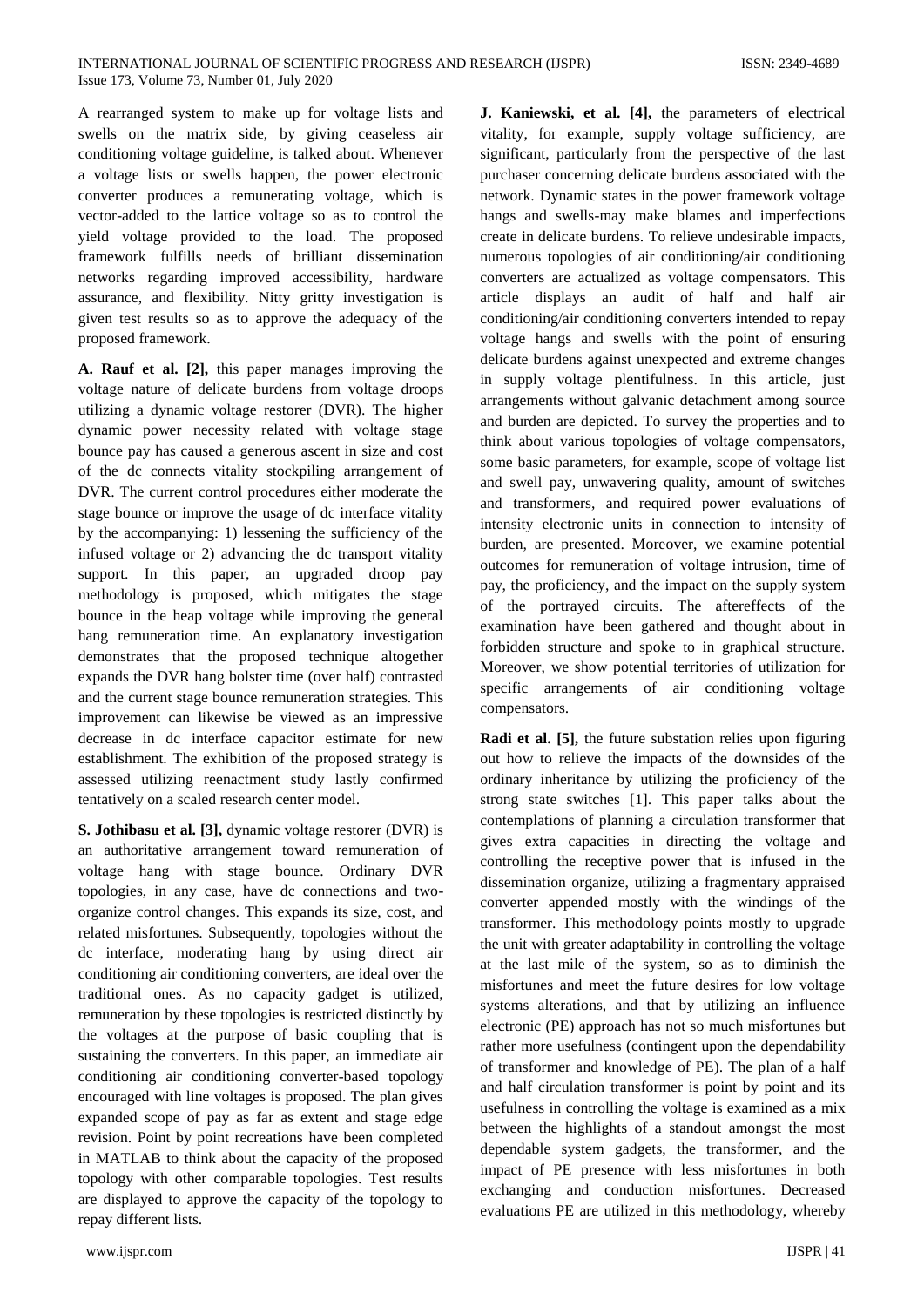the strong state switches are controlled by the prompt requirement for voltage control in low voltage (LV) systems.

**J. Kaniewski et al. [6],**this paper presents a combined phase-shift and frequency modulation scheme of a dualactive-bridge (DAB) ac- dc converter with power factor correction (PFC) to achieve zero voltage switching (ZVS) over the full range of the ac mains voltage. The DAB consists of a half bridge with bidirectional switches on the ac side and a full bridge on the dc side of the isolation transformer to accomplish single-stage power conversion. The modulation scheme is described by means of analytical formulas, which are used in an optimization procedure to determine the optimal control variables for minimum switch commutation currents. Furthermore, an ac current controller suitable for the proposed modulation scheme is described. A loss model and measurements on a 3.3-kW electric vehicle battery charger to connect to the 230  $V_{rms}$  / 50-Hz mains considering a battery voltage range of 280-420 V validate the theoretical analysis.

**Sastry, J. et al. [7],** a single-stage bridgeless ac-dc PFC converter using a lossless passive snubber and valley switching is proposed. The proposed converter is based on a two-stage bridgeless boost-flyback converter. In the proposed converter, the conduction losses are reduced by removing an input full-bridge diode rectifier. The boost inductor is designed to be operated in the discontinuousconduction mode for achieving high power factor. In the flyback module, the couple inductor that provides inputoutput electrical isolation for safety is designed to be operated in the critical-conduction mode for low RMS current and low turn-on switching loss by using valleyswitching operation. Because of the lossless snubber circuit, the voltage spike of switch is clamped, and the leakage inductor energy is recycled. The snubber capacitor is used as a dc-bus capacitor, which is divided into two capacitors. In addition, some input power is directly conducted to the output, and the remaining power is stored in dc-bus capacitor. So, low-voltage rating capacitors can be used as the dc-bus capacitor and power transfer efficiency is improved. The presented theoretical analysis is verified on an output 48-V and 60-Wexperimental prototype.

# III. POWER QUALITY

Over the last thirty years or so, the amount of equipment containing electronics has increased dramatically. Such equipment can both cause and be affected by electromagnetic disturbances. A disturbance that affects a process control computer in a large industrial complex could easily result in shutdown of the process. The lost production and product loss/recycling during start-up represent a large cost to thebusiness. Similarly, a protection relay affected by a disturbance through

conduction or radiation from nearby conductors could trip a feeder or substation, causing loss of supply to a large number of consumers. At the other end of the scale, a domestic user of a PC has to re-boot the PC due to a transient voltage dip, causing annoyance to that and other similarly affected users. Therefore, transporters and users of electrical energy have become much more interested in the nature and frequency of disturbances in the power supply. The topic has become known by the title of Power Quality. The main reasons for concern with power quality (PQ) are as following [7]:

- End user devices become more sensitive to PQ due to many Microprocessorbased controls.
- Complexity of industrial processes: the re-startup is very costly.
- Large computer systems in many businesses facilities
- Power electronics equipment used for enhancing system Stability, operationand efficiency. They are major source of bad PQ and are vulnerable to bad PQas well.
- Deregulation of the power industry
- Complex interconnection of systems, which results in more
- Severe consequences if any one component fails.
- Continuous development of high performance equipment: Such equipment ismore susceptible to power disturbances.

### IV. POWER QUALITY DISTURBANCES

Power quality disturbances can be summarized as follows

#### **Voltage sag**

Voltage sag is defined as the reduction of R.M.S voltage to a value between 10-90% and lasting for duration of half a cycle to one minute. Voltage sags are mostly caused by system faults and starting of induction motor of large rating.



**Figure 1: Voltage sag waveform**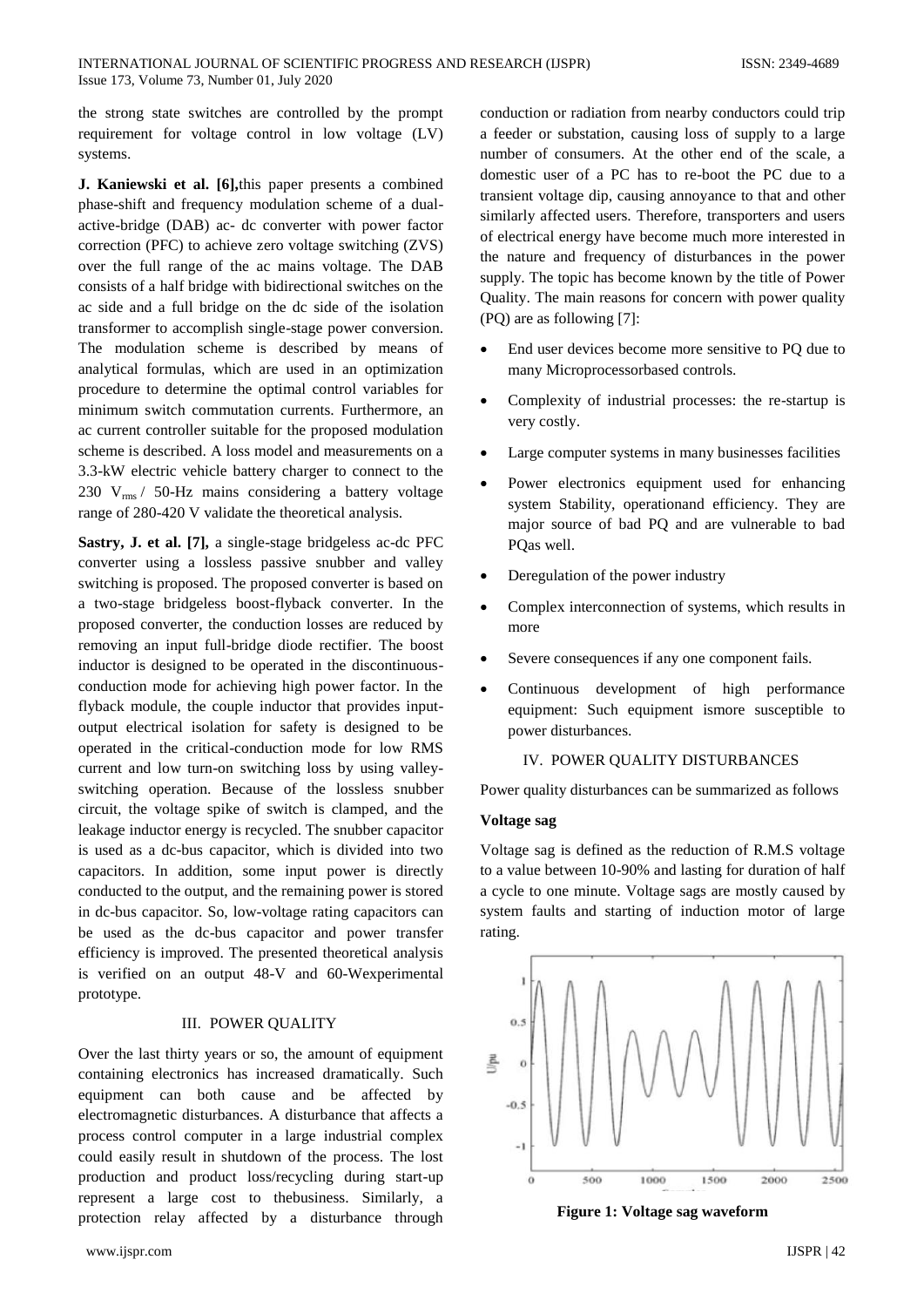It may be also caused by switching operations associated with a temporary disconnection of supply, the flow of heavy current associated with the starting of a large electric motors or the flow of fault currents or the transfer of load from one power source to another. These events may emanate from customers' systems or from the public supply network. The main cause of momentary voltage dips is probably the lightning strike. Each of these cases may cause sag with a special characteristics (magnitude and duration). Figure 1 shows a waveform depicting voltage sags.

# **Voltage swell**

Voltage Swell is defined as an increase in R.M.S voltage between 110 % to 180% at the power frequency for durations from 0.5 cycles to 1 min. They appear on the switching off of a large load; energizing a capacitor bank; or voltage increase of the unfaulted phases during a single line-to ground fault. Figure 2 shows a waveform of voltage swell.



**Figure 2: Voltage swell waveform**

#### V. STRUCTURE OF DVR

DVR is a series connected device located between sensitive load and grid insystem. It detects both voltage sag/swell problems and injects controlled voltage to system. Additionally, it can be used for harmonics compensation and transient reduction in voltage and fault current limitations in available literature. To perform these processes, DVR injects a controlled voltage in series with the supply voltage in phase via injection transformer to restore the power quality.

It can be divided into four categories: inverter, DC-link capacitor, filter andinjection transformer. An inverter system is used to convert dc storage into ac form.Passive filter is responsible for eliminating the unwanted harmonic components generated in inverter.



**Figure 3: Basic structure of a conventional DVR**

In this way, it converts inverter PWM output to sinusoidal waveform. Another component, energy storage unit such as batteries, super capacitors, SMES etc. is used to provide energy requirement in DC form. Lastly, transformer injects controlled voltage and provides isolation between load and the system.

The basic function of DVR is to compensate the voltage sag/swell bytransfer the voltage from DC side of the inverter to the injected transformer after the filter.The compensation capacity of a particular DVR depends on the maximum voltage injection capability and the active power that can be supplied by the DVR.When DVR's voltage disturbances occurs active power or energy should be injected from DVR to the distribution system. A DC system which is connected to the inverter input contains a large capacitor for storage.It provides reactive power to the load during faulty conditions.Therefore, there is a minimum voltage required below which the inverter of the DVR cannot generate the require voltage thus, size and rating of capacitor is very important DVR power circuit. The DC capacitor value for a three phase system can be derived. The most important advantage of these capacitors is the capability to supply high current pulses repeatedly for hundreds of thousands of cycles.

# **COMPONENTS OF DVR**

The main components of DVR are energy storage unit, converter circuit, filter unit and series injection transformer. The components are described with more details on the following.

#### **Inverters**

The common inverter connection methods for three phase DVRs are 3 phase Graetz bridge inverter, Neutral Point Clamp inverter.

#### **Voltage Source Inverter**

Generally Pulse-Width Modulated Voltage Source Inverter (PWM VSI) is used. The most common inverter topologies are the two- or three-level three-phase converter where the dc-side capacitor(s) is connected alternately to all ac phases.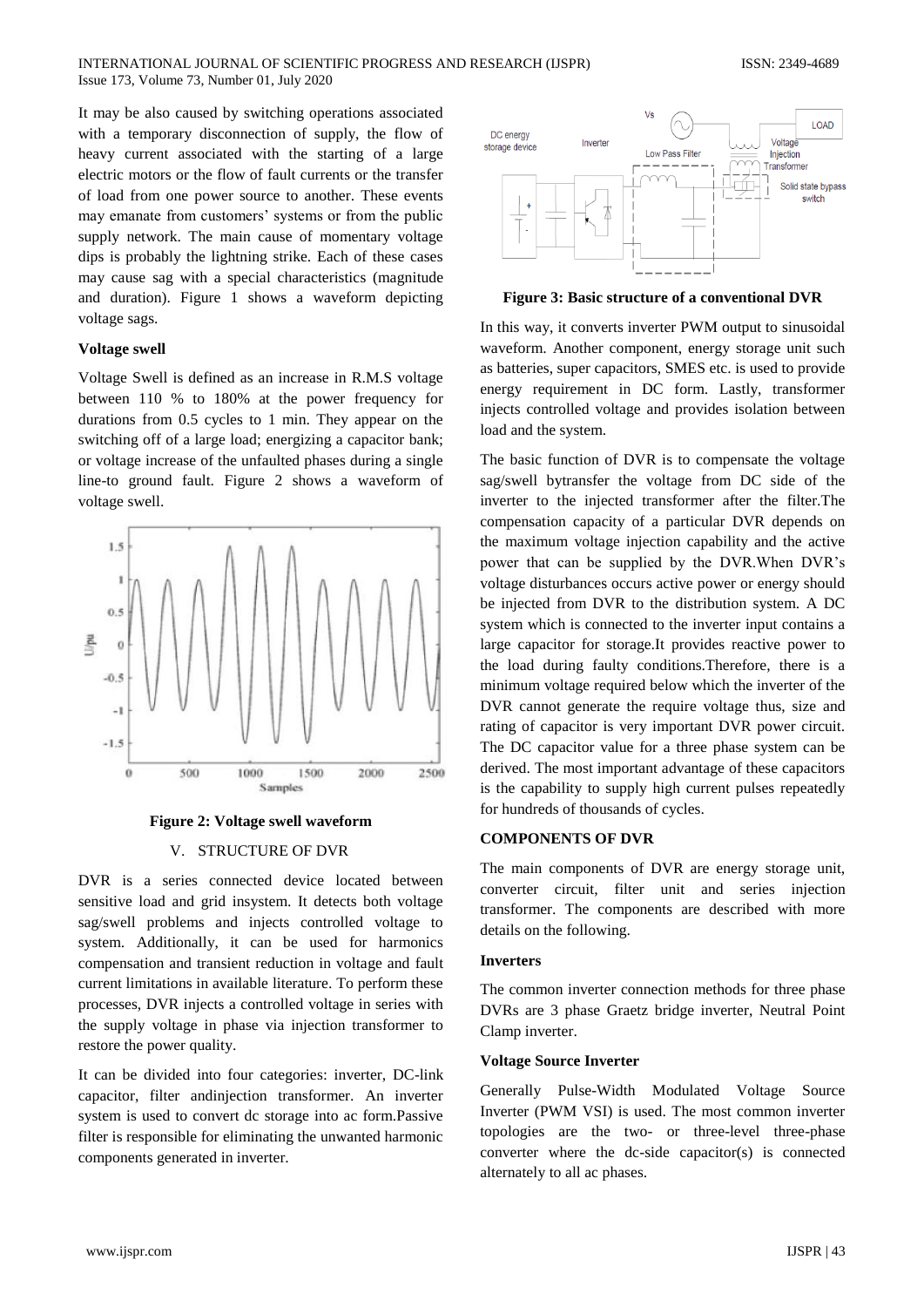INTERNATIONAL JOURNAL OF SCIENTIFIC PROGRESS AND RESEARCH (IJSPR) ISSN: 2349-4689 Issue 173, Volume 73, Number 01, July 2020



# **Figure 4: Three phase Inverter and its switching arrangement**

The inverter configuration, switching and output waveforms for the fundamental switching are shown in Figure 4.

This is referred to as two-level since the phase output voltage waveform consistsof two output levels; +Vd and 0 Volts The basic function of the VSI is to convert the DC voltage supplied by the energy storage device into an AC voltage. In the DVR power circuit step up voltage injection transformer is used. Thus a VSI with a low voltage rating is sufficient. In three phase inverter each leg is switched according to the PWM technique used. In the case of fundamental switching is used then the switches are ON for a period of 180o with a duty ratio of 50%. The purpose of the capacitor is to absorb harmonic ripple and hence, it has a relatively small energy storage requirement, particularly when operating in balanced conditions. The size of this capacitor has to be increased, if needed, to provide voltage support in unbalanced conditions. Also, since the capacitor is shared between the three phases, sag on only one phase may cause a distortion in the injected current waveforms on the other phases.

#### **H Bridge Inverter**

Another popular converter topology is the H-bridge cascade inverter. A single phase of this converter and its switching arrangement is shown in Figure 5. For fundamental switching each switch is ON for a duty cycle of 50% .Converters with this topology are suitable in power systems applications due to their ability to synthesize waveforms with reduced lower order harmonics and to attain higher voltages with a limited maximum device rating. The principal of operation for this topology is that each capacitor can be connected by means of the insulated-gate bipolar transistor (IGBT) switches so that its voltage contributes positively or negatively or not at all to the output waveform. In the H bridge inverter, four switches are used. When it used for multilevel arrangement especially for high voltage application, it is commonly called as chaincircuits.



# **Figure 5: H-bridge inverter configuration and its switching arrangement**

#### VI. CONCLUSION

Dynamic voltage restorers (DVR) are used to protect sensitive loads from the effects of voltage sags and voltage swells on the distribution feeder. The DVR is a cost – effective device which is placed in series with a sensitive load, must be able to respond quickly if end users of sensitive equipment are to experience voltage sags/swells. It is appropriate before choosing the rating of DVR components to determine aproper compensation strategy. The control algorithm based on in-phase injection method has been employed in the thesis. This method has ensured the minimum injectedvoltage magnitude and reduced active power injection especially for high power factor loads.

#### **REFERENCES**

- [1] Taeyong Kang, Sewan Choi, Ahmed S. Morsy and Prasad N. Enjeti, "Series Voltage Regulator for a Distribution Transformer to Compensate Voltage Sag/Swell", IEEE 2016.
- [2] T. Strasser et al., "A review of architectures and concepts for intelligence in future electric energy systems," IEEE *Trans. Ind. Electron*., vol. 62, no. 4, pp. 2424–2438, Apr. 2015.
- [3] Moreno-Muñoz, A.; Flores-Arias, J.M.; Pallarés, V.; De la Rosa, and J.J.G. "Power quality immunity in factory automation," *Compatibility and Power Electronics*, CPE '09, pp 12 – 17, 2009.
- [4] S. Bhattacharyya, J. M. A. Myrzik, and W. L. Kling, "Consequences of poor power quality: An overview," in *Proc. 42nd Int. Univ. Power Eng. Conf.*, pp. 651–656, 2007.
- [5] Shih-An Yin, Chan-Nan Lu, Edwin Liu, et al. "A survey on high- tech industry power quality requirements," *IEEE/PES Transmission and Distribution Conference and Exposition.*  Vol. 1, pp 548–553, 2001.
- [6] Brumsickle, W.E.; Schneider, R.S.; Luckiiff, G.A.; Divan, D.M.; Mc Granaghan, M.F.; "Dynamic sag correctors: costeffective industrial power line conditioning," *IEEE Transactions on Industry Applications*, vol: 37, No. 1, pp: 212 –217, Feb. 2001.